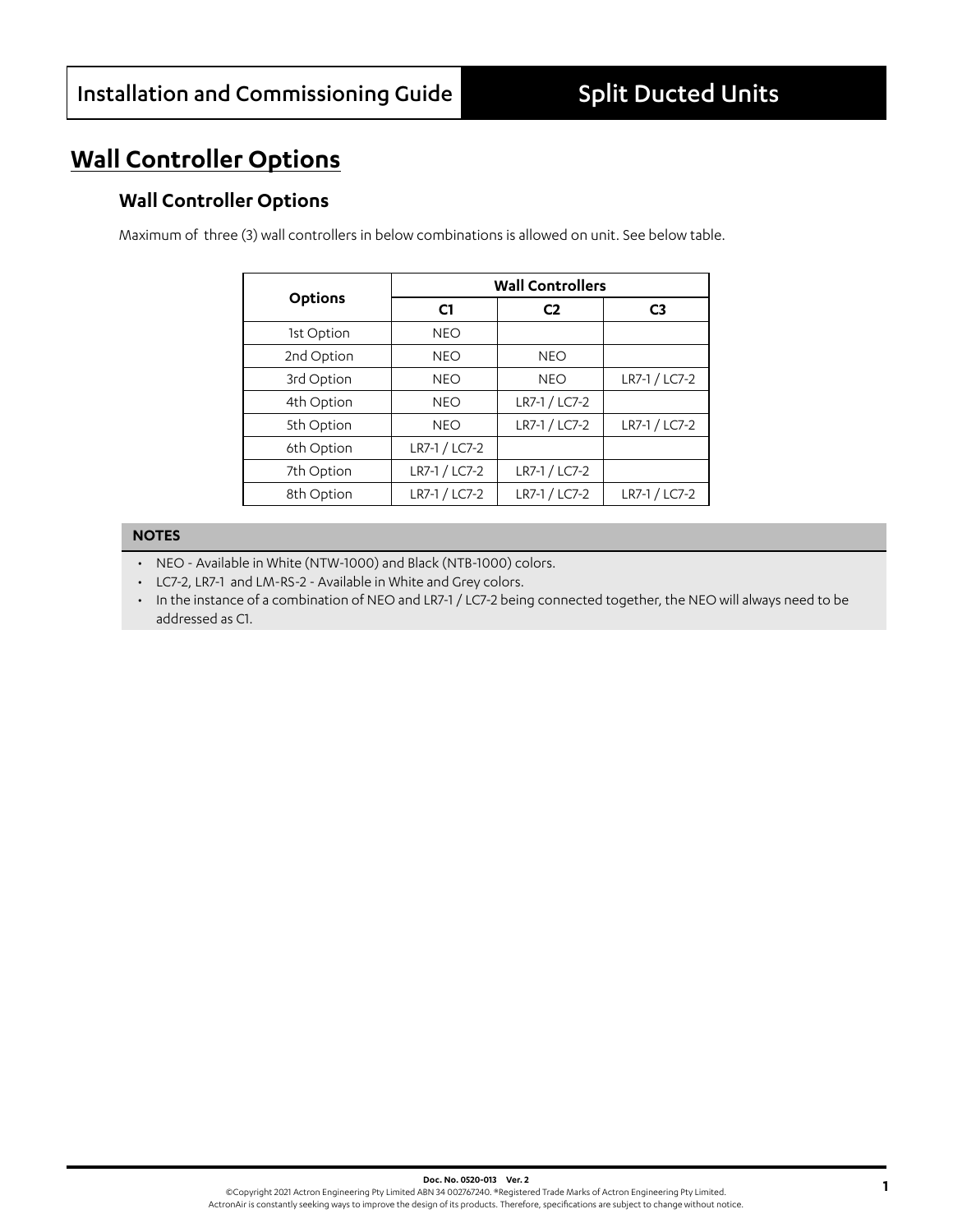### **Wiring Configuration : Recommended**



#### **NOTES**

- Diagram shown above is a general representation only. Refer to individual unit wiring diagram for complete wiring connection details.
- Long runs beside Mains cables or TV antenna cables should be avoided where possible.
- Wiring configuration for LR7-1 and LC7-2 wall controller is the same.
- Daisy connection not allowed for NEO wall controller.

| Item             | <b>Description</b>                             | Maximum Cable Length |
|------------------|------------------------------------------------|----------------------|
| 1 to 4           | Outdoor PCB to Indoor PCB                      | $100 \text{ m}$      |
| 4 to 2a, 4 to 2b | Indoor PCB to Wall Controller                  | 90 <sub>m</sub>      |
| $4$ to $2c$      | Indoor PCB to Wall Controller 3                | $100 \text{ m}$      |
| $4$ to 3         | Indoor PCB to Remote Sensor<br>$100 \text{ m}$ |                      |

| Description                        | Cable Type                                                                     |  |
|------------------------------------|--------------------------------------------------------------------------------|--|
| LR7-1 and NEO Field Control Wiring | Cat5e UTP (AWG 24) Data Cable                                                  |  |
| Indoor to Remote Sensor            | Cat5e UTP (AWG 24) Data Cable                                                  |  |
| Indoor to Outdoor Data Cable       | 2 Core (1 Pair) Twisted Pair, 7/0.30 (0.5mm <sup>2</sup> ) Shielded Data Cable |  |